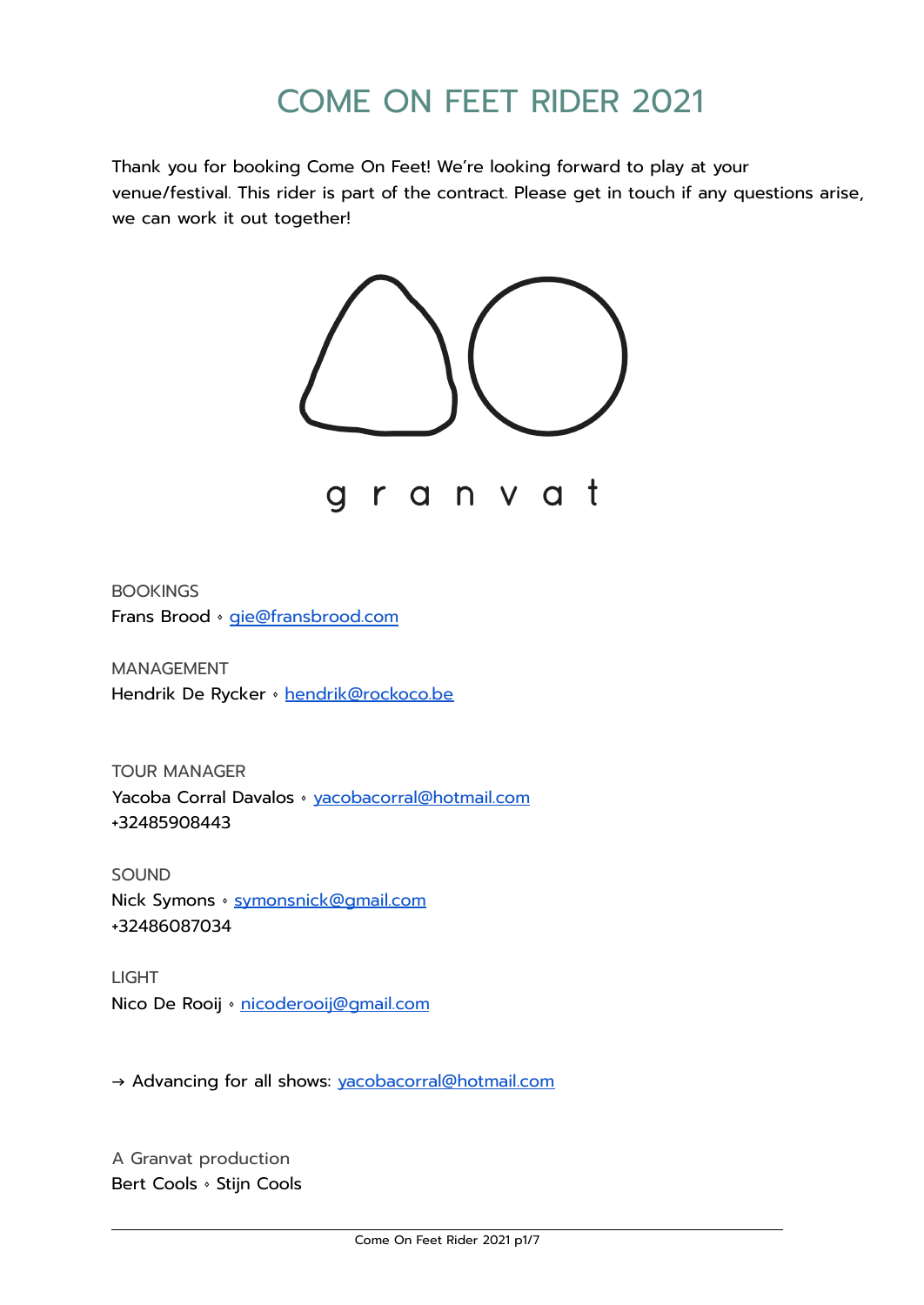## GENERAL RIDER

#### PARKING/LOAD-IN -- Only for shows in Belgium

The entire travelparty of Come On Feet will arrive by car and public transport. Please provide 5 parking spaces close to load-in.

#### TRAVELS -- Only for shows outside of Belgium

Come On Feet will travel by train/plane depending on the situation. Travel costs and internals to be covered by the organization, unless agreed otherwise. Please take notice most backline must be provided locally (see below).

#### HOTEL -- Only for shows outside of Belgium

Please provide 13 single rooms in a nice and clean hotel near the venue/festival (healthy breakfast included!)

#### TRAVELPARTY (13\*)

\*In case of changes; this will be communicated in advance.

| <b>Bert Cools</b>            | Guitar         |
|------------------------------|----------------|
| <b>Stijn Cools</b>           | Drums          |
| Quan Bui Ngoc                | Choreographer  |
| Samantha Mavinga             | Dancer         |
| Paul-Alexandre Kinnen        | Dancer         |
| Raquel Suarez Dueñas         | Dancer         |
| Joffrey Anane                | Dancer         |
| Rabbi Kinkela                | Dancer         |
| Bule Mpanya                  | Dancer         |
| Nico De Rooij                | Light engineer |
| Nick Symons                  | Sound engineer |
| <b>Yacoba Corral Davalos</b> | Tourmanager    |
| Hendrik De Rycker            | Manager        |

#### **GUESTS**

Please provide 10 guest tickets for Come On Feet.

#### **SECURITY**

The organization is to properly secure the site of performance and protect the site from any possible weather damage. The stage is only accessible for authorized personnel at all times. In case of multiple show days, the organization provides security personnel within sight of the backline set-up at all times when no other authorized personnel is around (including night time).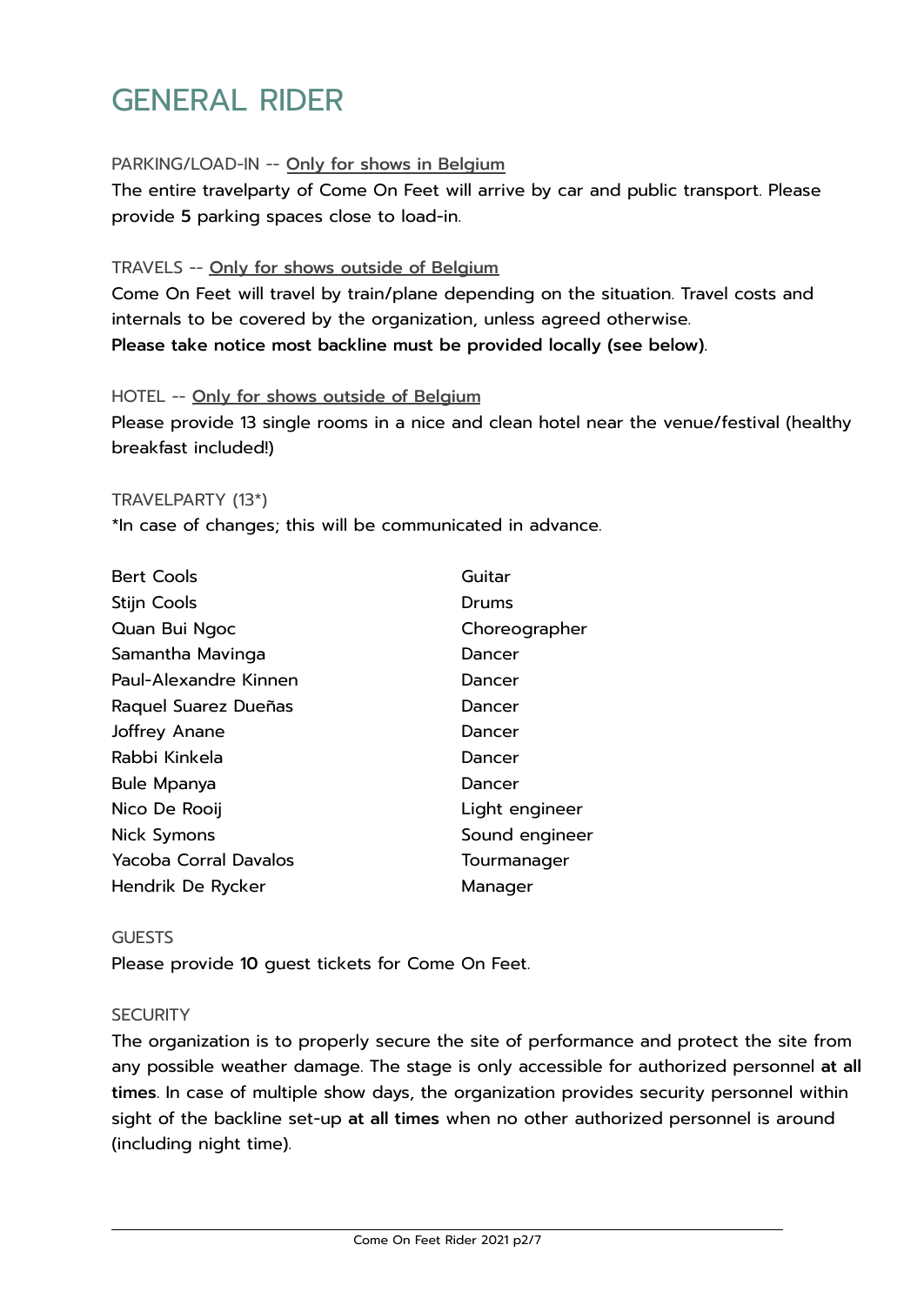#### **BACKSTAGE**

Please provide 3 clean, lockable dressing rooms. Keys are to be handed over to the tour manager upon arrival. Dressing rooms with a cosy vibe are very much appreciated. All 3 dressing rooms should be provided with the following items:

- Enough comfortable seats and sofas
- 9 small black towels and 13 big shower towels
- A full body length mirror
- Cosy lighting
- Iron and ironing board
- Showers with hot & cold water + soap or shower gel
- A table
- A coat rack
- A trashcan
- 1 basic first aid kit with added items: Voltaren gel, Ice packs (instant or frozen), physio tape, talc powder, sunscreen in case of outdoor show

In case of multiple show days; please also provide a washing machine and a dryer.

#### HOSPITALITY RIDER

Please provide in all 3 dressing rooms or a common area intended for the travelparty;

- Fresh coffee (no Senseo) and warm water kettle for tea
- Organic tea (f.e. Pukka, Yogi green tea, ginger, herbal tea,...)
- A cutting board and knife
- Ceramic cups and glasses + tapwater
- 1x fresh organic ginger
- 2x fresh organic lemons
- **A LOT** of fresh organic fruit: 20 (!) banana's, red fruit, oranges, apples, seasonal fruit...
- 4x roasted, unsalted nuts (no peanuts and without raisins!)
- 2x dried fruit like apricots, figs, prunes…
- 2x fairtrade dark chocolate (min. 71% cacao)
- Organic cookies
- Assorted healthy bars (preferably nut-based, organic, raw)
- 2x organic oat milk
- Assorted soda drinks and beers
- 2x good quality organic red wine
- 2x good quality organic white wine

In case of multiple show days; please restock where needed.

#### **CATERING**

A happy stomach equals a better performance :) Please provide a healthy, balanced meal consisting of enough fresh vegetables, a healthy protein source and complex carbs. Lunch & dinner: 13 meals - tbc during advance (dietary restrictions: 2x non spicy)

 $\rightarrow$  Please provide a 50-50 mix of meat/fish and vegetarian options.

 $\rightarrow$  We need to eat at least 2 hours before the performance!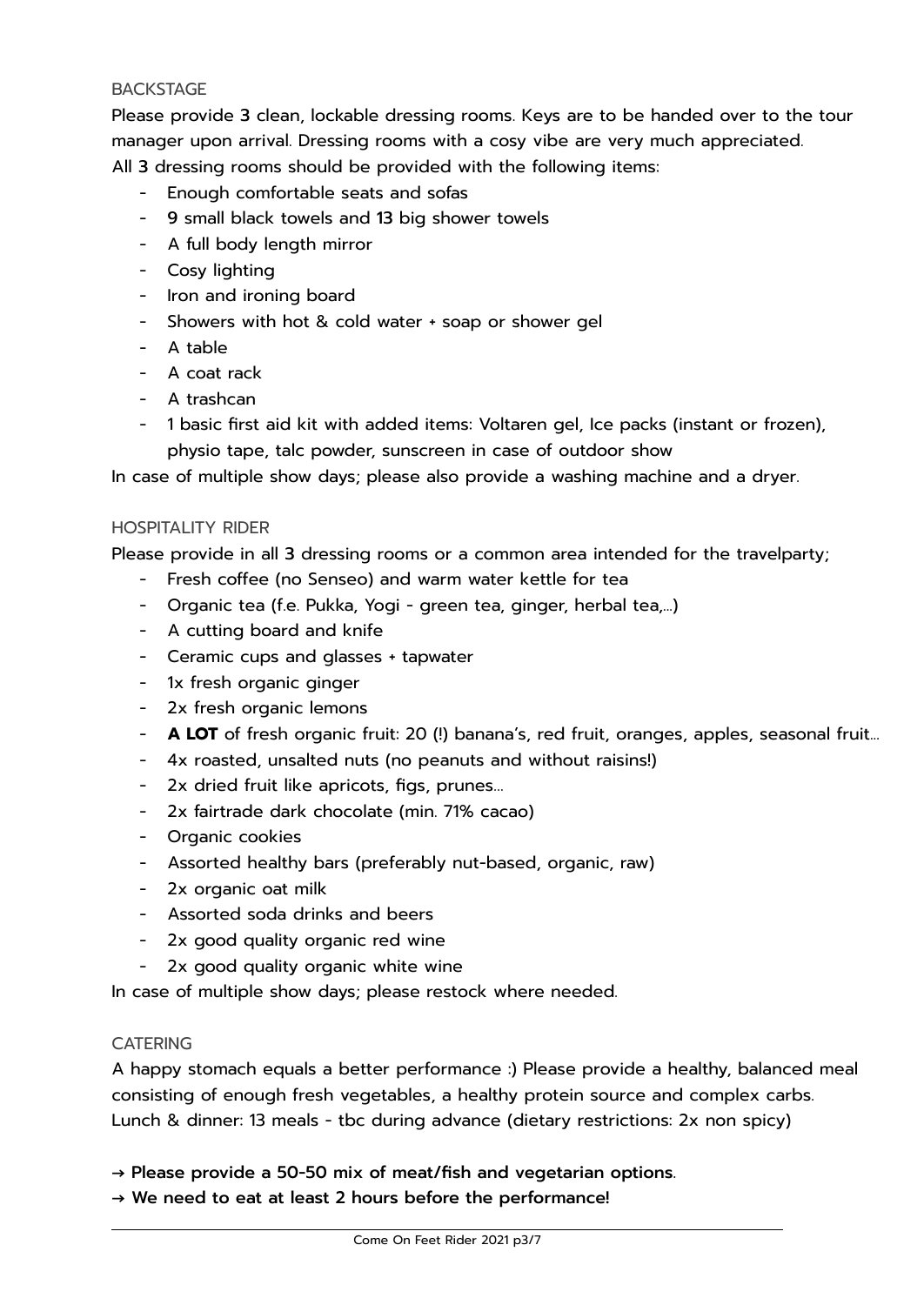## TECHNICAL RIDER

### SOUND & STAGE

→ Please keep in mind we need +/- 3 hours for set-up and soundcheck + 1 hour of runthrough with the dancers.

#### **STAGE**

We need a professional dance floor, minimum 12x12 meters.

#### **RISERS**

The organization provides 6 risers of 1x2 meters (20cm high), assembled upstage left (cour) as indicated on the plot. Risers must be safe, sturdy and equipped with safety connectors, covered with black carpet and black skirts draped on the sides.

#### FOH

The organization provides the following:

- A dedicated house system to the venue, noise and crackle free.
- FOH console: Soundcraft VI series, Midas pro/m32, Digico, Yamaha CL/QL…
- An in-house engineer familiar with the system to assist where needed.

| 1               | <b>Kick</b>       | Own DI    |
|-----------------|-------------------|-----------|
| $\overline{2}$  | Snare             | Own DI    |
| 3               | HH                | Own DI    |
| 4               | Kit               | Own DI    |
| 5               | FX/samples L      | Own DI    |
| 6               | FX/samples R      | Own DI    |
| $\overline{7}$  | <b>Bass</b>       | Own DI    |
| 8               | Synth             | Own DI    |
| 9               | Snare 1           | sm57      |
| 10 <sup>1</sup> | Snare 2           | sm57      |
| 11              | HH L              | km184     |
| 12              | HHR               | km184     |
| 13              | OH <sub>L</sub>   | km184     |
| 14              | OH <sub>R</sub>   | km184     |
| 15              | Bert 1 L          | <b>DI</b> |
| 16              | Bert 1R           | DI        |
| 17              | Bert 2 L          | DI        |
| 18              | Bert 2 R          | <b>DI</b> |
| 19              | Bert mono         | DI        |
| 20              | <b>Boule SPDS</b> | DI        |
| 21              | Boule voc         | sm58      |

#### PATCH LIST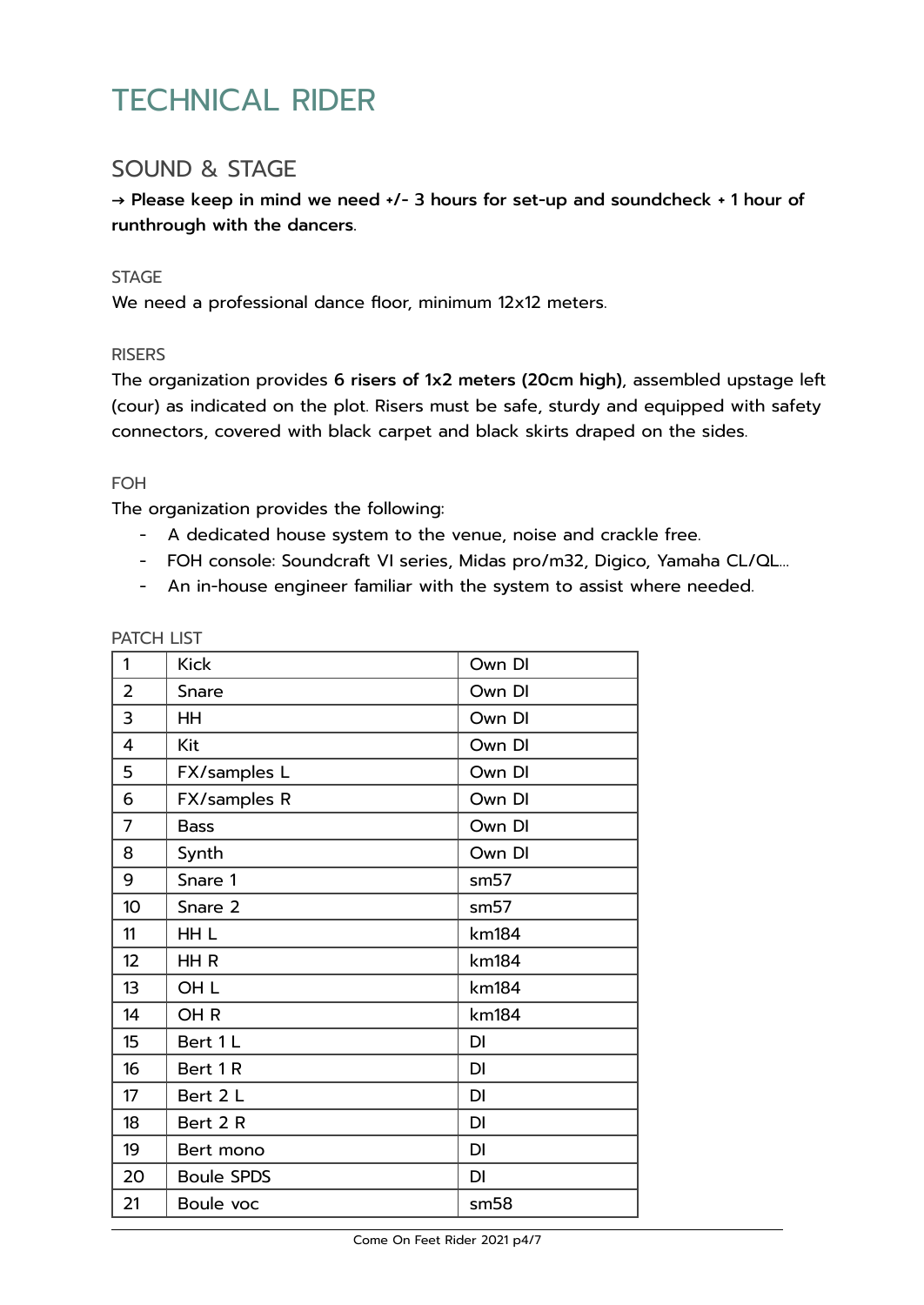#### SOUND LIMIT

The show requires a sound limit no lower than 102dbA Laeq15min, please inform us if this forms an issue.

#### **MONITORS**

9 lines:

- Monitor 1 = Boule
- Monitor 2 = Bert
- Monitors 3-4 = Stijn
- Monitors 5-6 = Stereo set-up for dancers at the back of the stage (2 full range tops on stands)
- Monitors 7-8 = Stereo set-up for dancers at the front of the stage (2 full range tops on stands)
- Monitors 9 = SUB behind the drums

#### EXTRA

Please provide **1 cooling fan** on the risers. 1 laptop tends to overheat very quickly.

**STAGEPLOT** 



5

#### **AUDIENCE**

FOH engineer contact: Nick Symons · [symonsnick@gmail.com](mailto:symonsnick@gmail.com) +32486087034

 $\bf 8$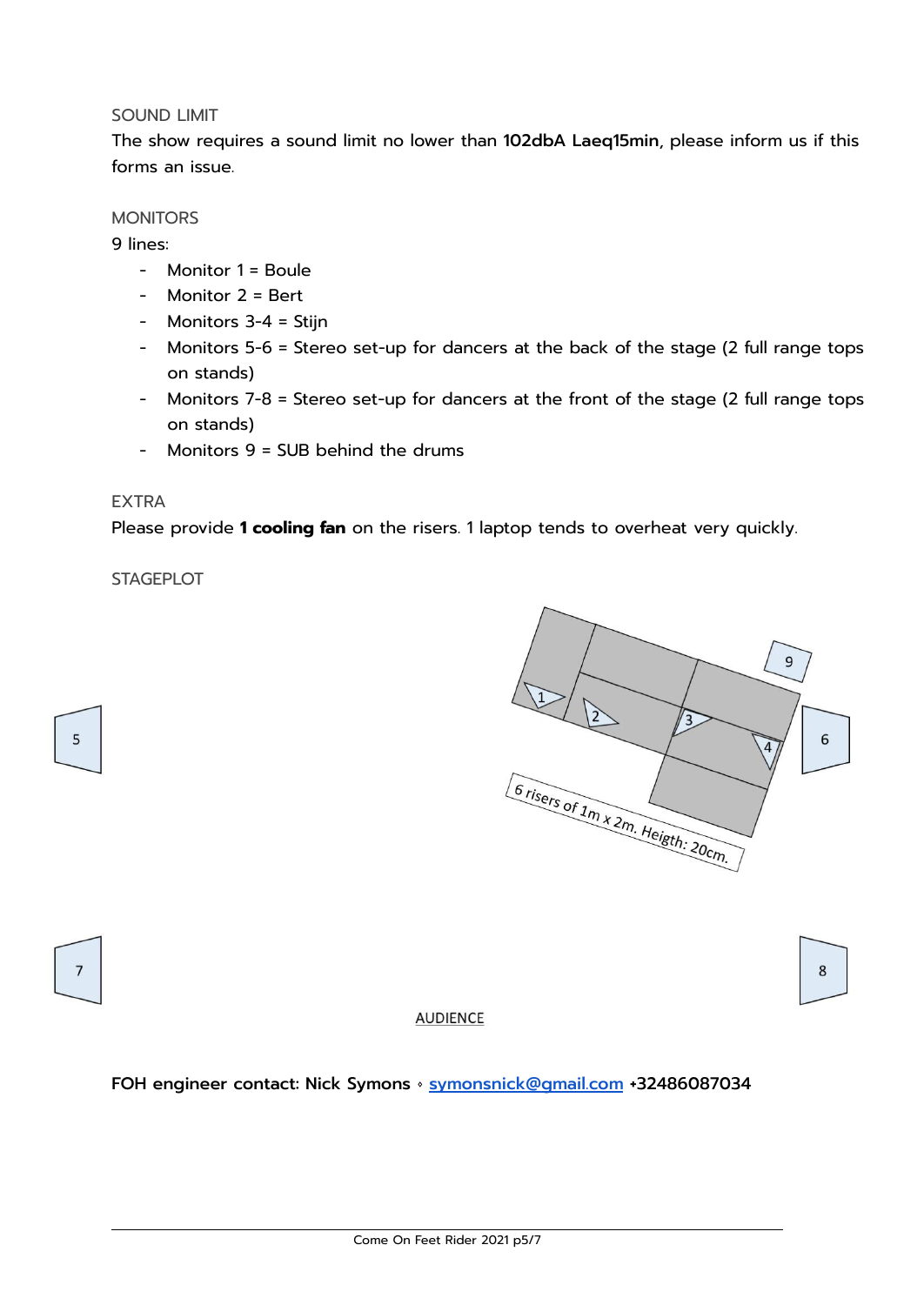### **BACKLINE**

→ Only for shows outside of Belgium & Holland! (unless agreed otherwise)

The following items are to be provided by the organization unless agreed differently. Please talk to us if any specific item seems hard to find and we'll discuss options.

#### DRUMS

Kit:

- 1x 8"x3" Tama metalworks effect snare + clamp holder (tama mc62)
- 1x 6"x3" Tama metalworks fx snare + clamp holder (tama mc62)
- 1x 12"x5,5" Tama artwood maple snare
- 1x Roland pdx-100 + clamp holder (tama mc62)
- 1x Roland cy-5 or cy-8 + cymbal stand attachment
- 2x Roland kt-10
- 1x Roland kd7 + tama iron cobra hp600D pedal
- 1x Roland BT1 with rod connection
- 1x Roland spd-sx + high stand (used by vocalist)

#### Cymbals:

- 1x 20" Zildjian constantinople renaissance or low ride
- 1x 18" Zildjian K custom special dry crash
- 1x 16" Zildjian K custom special dry crash
- 1x 15" Zildjian K dark crash
- 1x 15" Zildjian kerope hihat
- 1x 12" Zildjian hihat

#### Hardware:

- 1x Tama mc62 multiclamp
- 1x Tama CA30EN boom cymbal
- 1x Tama MXA73N hihat holder
- 2x snare stands
- 4x cymbal stands
- 1x Tama iron cobra HH905D (or other hihat stand with only 2 legs!!!!)
- 1x drumchair
- 1x drumcarpet

#### **GUITAR**

- 10x mono jacks (1,5 meter)
- 2x Reamper radial X-AMP
- 1x Neve rndi-S
- 2x tables with the following measurements: 60cmLx40cmDx**60cmH** (or flight case with these measurements if table is too difficult)
- 1x table with the following measurements: 60cmLx40cmDx**40cmH**